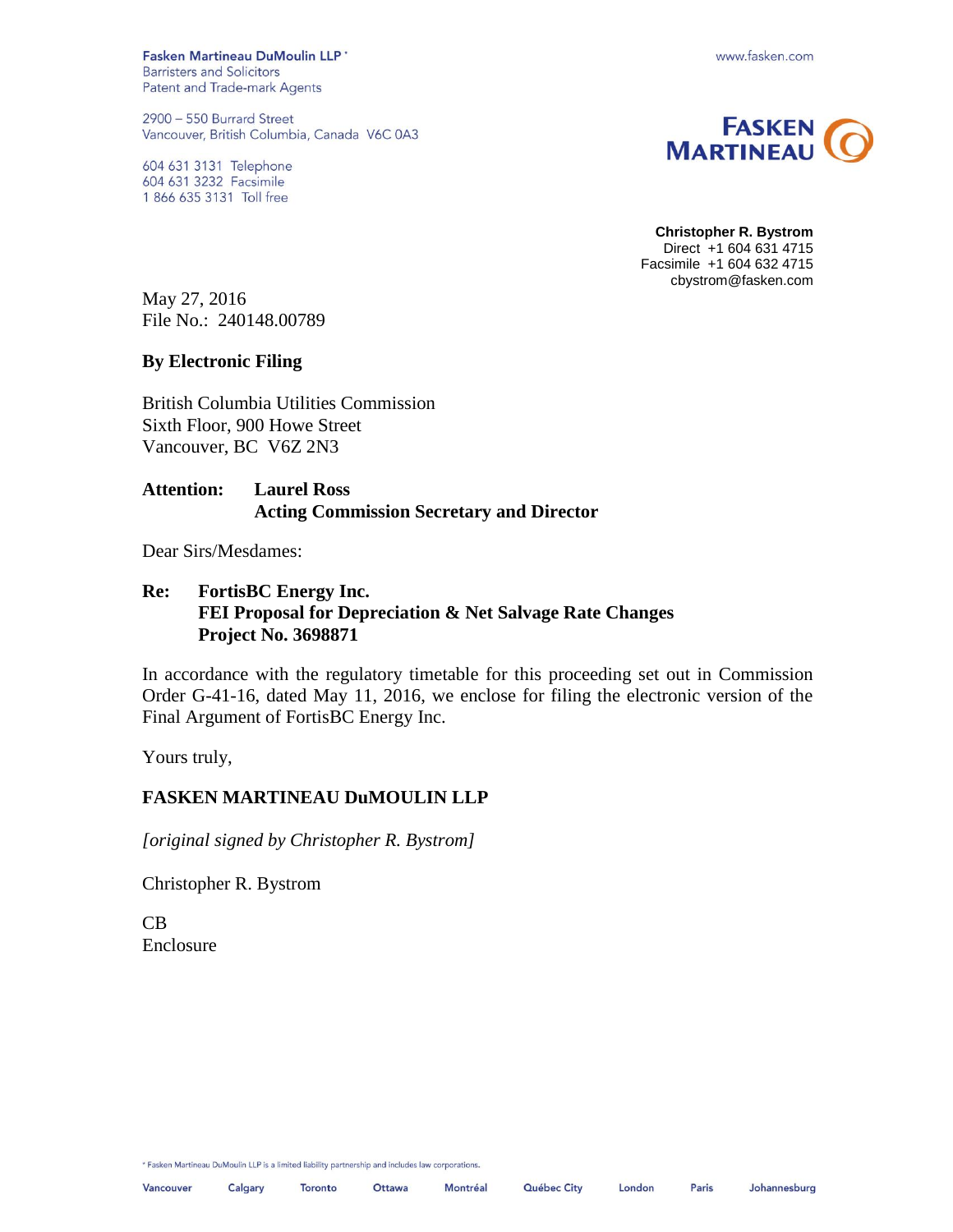# **BRITISH COLUMBIA UTILITIES COMMISSION**

# **IN THE MATTER OF THE UTILITIES COMMISSION ACT, R.S.B.C. 1996, CHAPTER 473**

**and**

## **FORTISBC ENERGY INC.**

# **PROPOSAL FOR DEPRECIATION & NET SALVAGE RATE CHANGES**

# **FINAL ARGUMENT OF**

# **FORTISBC ENERGY INC.**

**MAY 27, 2016**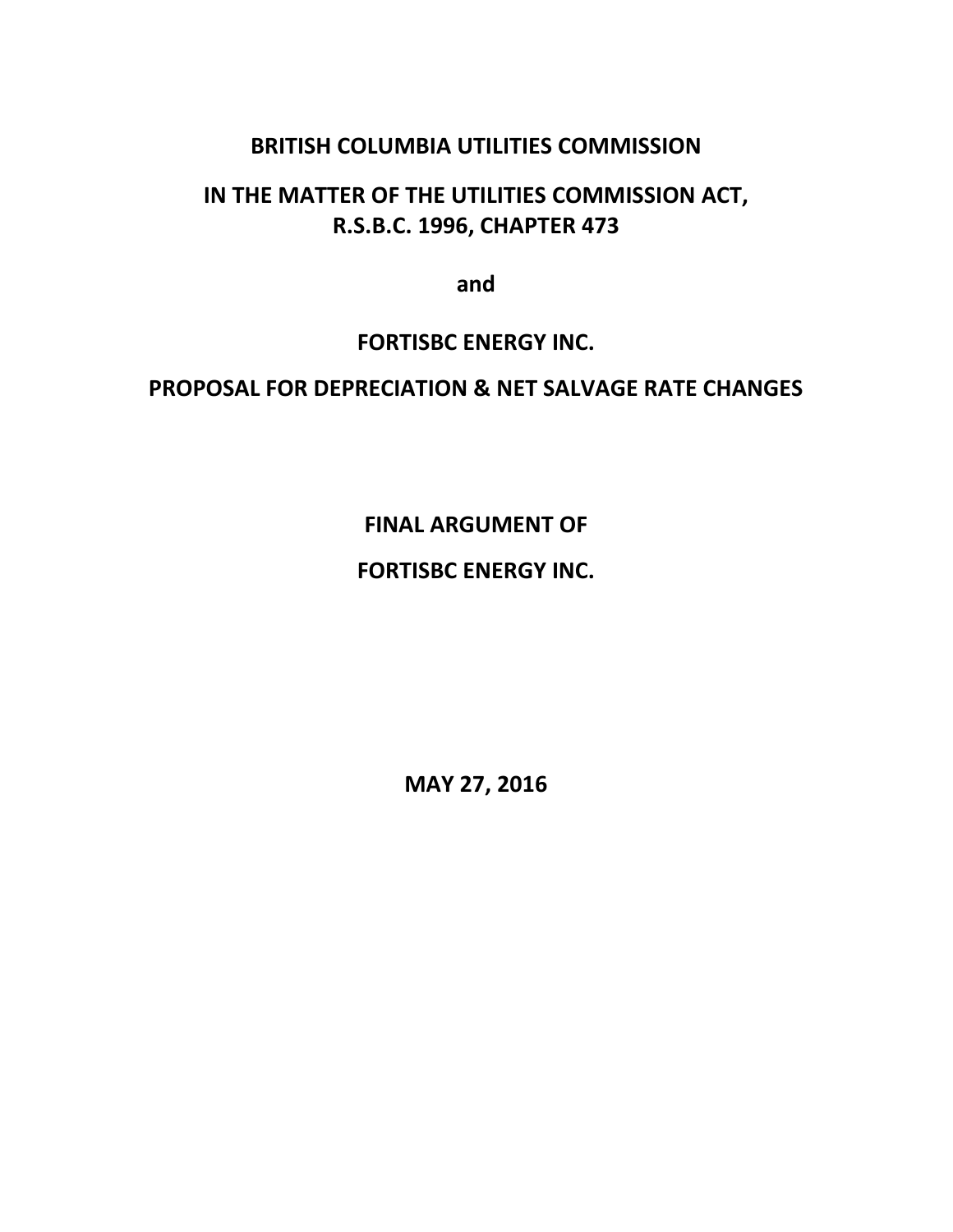### **TABLE OF CONTENTS**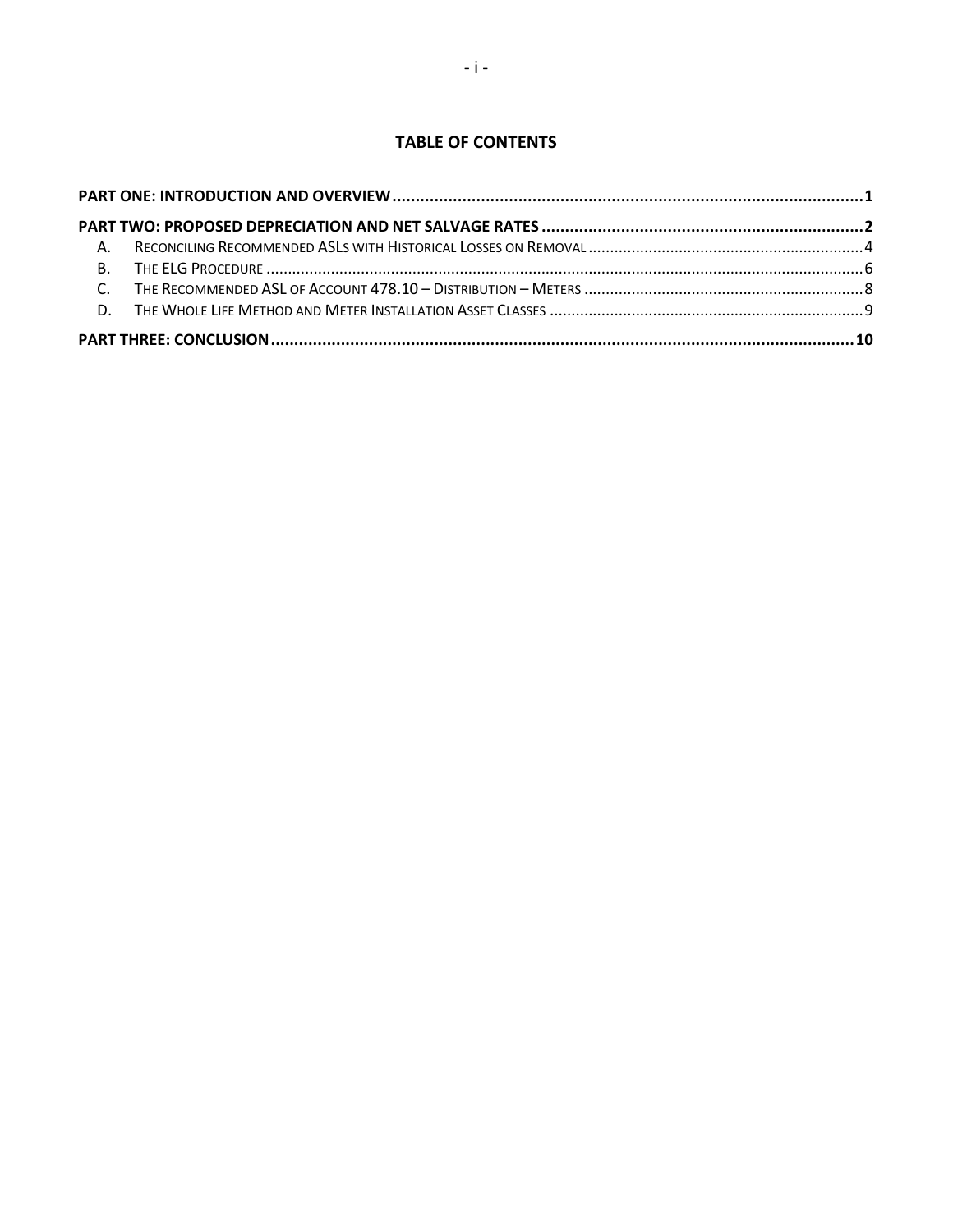#### **PART ONE: INTRODUCTION AND OVERVIEW**

<span id="page-3-0"></span>1. In this proceeding, FortisBC Energy Inc. (FEI or the Company) is requesting approval of the depreciation and net salvage rates proposed in its Annual Review for 2016 Rates (the Application) effective January 1, 2017. The adoption of the depreciation and net salvage rates as recommended by Gannett Fleming Valuation and Rate Consultants Inc. (Gannett Fleming) is necessary in order to properly reflect the useful lives of FEI's assets and a fair allocation and recovery of depreciation expense between current and future ratepayers.

2. As set out in the Application, FEI requested Commission approval for updated depreciation and net salvage rates pursuant to sections 59 to 61 of the *Utilities Commission Act*, as follows: $1$ 

- (a) Depreciation rates in the amounts set out in Table 12-2 in Section 12 of the Application.<sup>2</sup>
- (b) Net salvage rates in the amounts set out in Table 12-3 in Section 12 of the Application.<sup>3</sup>

3. FEI continues to seek the above approvals in this proceeding.

4. On December 7, 2015, the British Columbia Utilities Commission (Commission) issued Order G-193-15 establishing interim delivery rates for FEI effective January 1, 2016. In its Reasons for Decision supporting Order G-193-15 (the Decision), the Commission did not approve FEI's requested changes to depreciation and net salvage rates, directed FEI to maintain existing depreciation and net salvage rates until otherwise directed by the Commission and stated that "2016 delivery rates will not be adjusted to reflect changes, if any, to FEI's depreciation and net salvage rates and will instead take effect commencing in 2017". The

<sup>1</sup> Exhibit B-2, section 1.2, in FEI's Annual Review of 2016 Delivery Rates.

<sup>2</sup> Exhibit A2-1.

<sup>3</sup> Exhibit A2-1.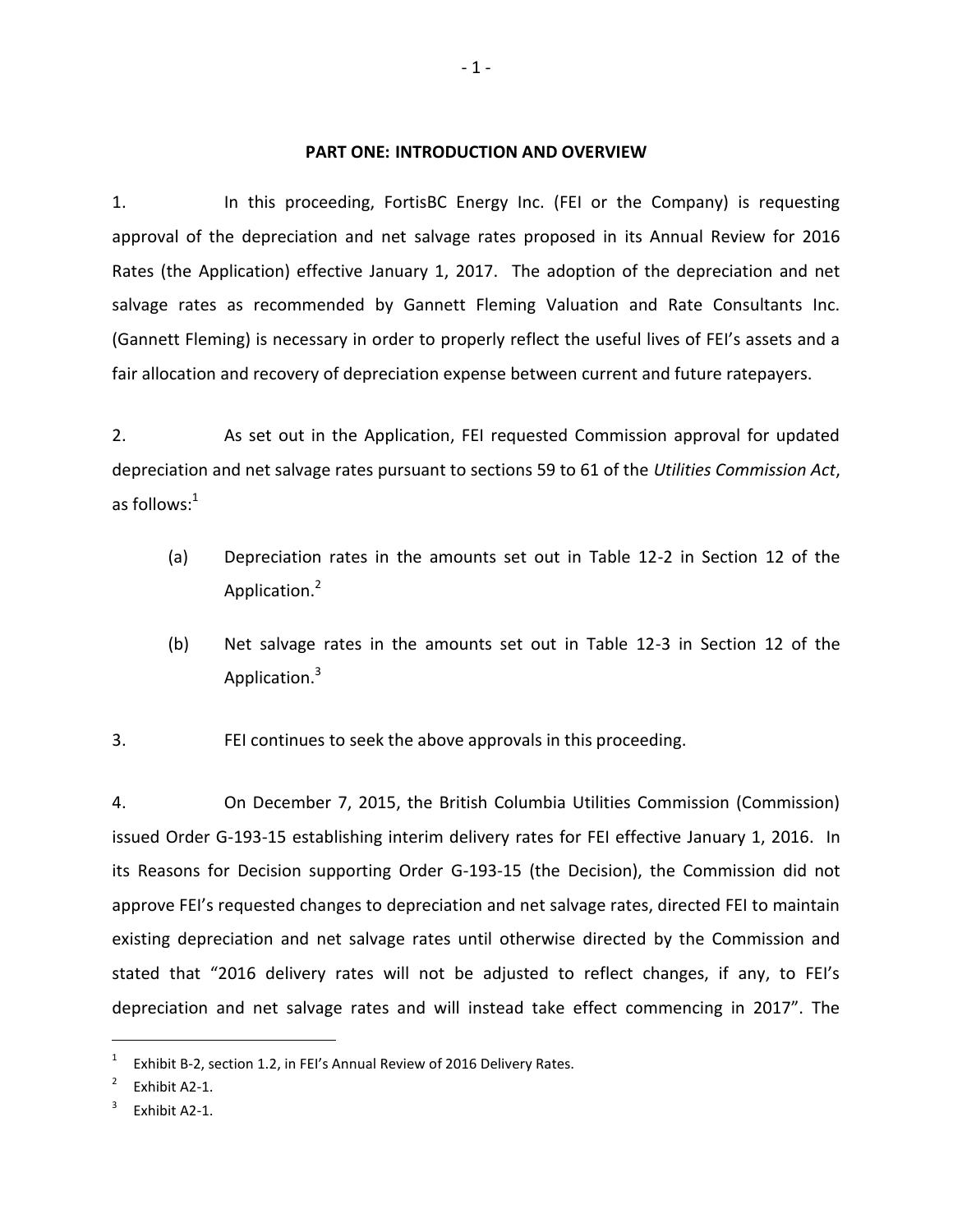Commission further directed FEI to submit additional information and analysis on its proposed depreciation and net salvage rate changes by February 29, 2016.

5. On February 29, 2016, FEI filed the additional information and analysis as requested by the Commission in its Decision. This included additional background information on the depreciation methodology utilized by FEI and specific responses to the questions posed by the Commission in the Decision. $4$  In addition to the information request and undertaking responses filed in FEI's Annual Review for 2016 Delivery Rates proceeding,<sup>5</sup> FEI responded to further information requests from the Commission and the British Columbia Old Age Pensioners' and Seniors' Organization et al. ("BCOAPO") in this proceeding.

6. FEI's evidence confirms that its proposed depreciation and net salvage rates are based on a sound and reliable method and that the resulting rates are reasonable and should be approved.

7. The remainder of this submission addresses the main topics explored in this proceeding.

#### **PART TWO: PROPOSED DEPRECIATION AND NET SALVAGE RATES**

<span id="page-4-0"></span>8. FEI's proposed depreciation and net salvage rates are described in section 12 of the Application and are based on the Depreciation Study undertaken by Larry Kennedy of Gannett Fleming, a leading depreciation expert in Canada.<sup>6</sup> As in prior studies, Gannett Fleming estimated the depreciation rates using the Average Service Life (ASL) depreciation methodology, relying on various statistical methods, operational interviews with FEI staff and informed judgment based on Gannett Fleming's experience in the natural gas industry. Straight-line depreciation was developed for the assets in a particular class beginning with the original cost, the estimated average and remaining service life characteristics and then

<sup>4</sup> Exhibit B-1.

<sup>5</sup> Exhibit A2-3, A2-3 and A2-4.

<sup>6</sup> Exhibit A2-2.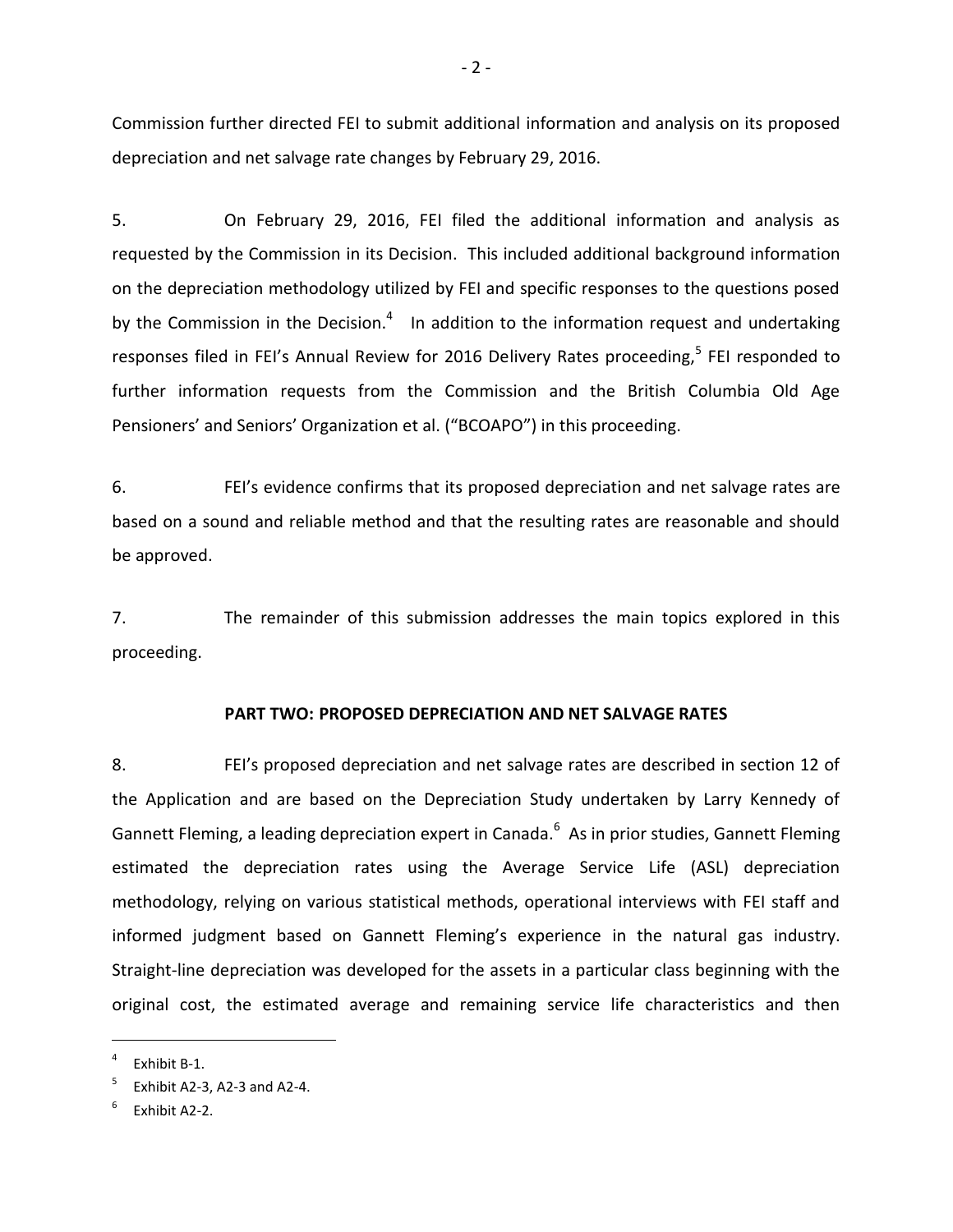accounting for the accumulated depreciation already booked in that class. The depreciation study includes recommendations for both depreciation rates and net salvage rates.<sup>7</sup>

9. Implementation of the recommended depreciation rates result in a decrease to the average composite depreciation rate for FEI from 3.19 percent to 3.06 percent. The asset categories that account for the majority of the forecast change in the average composite depreciation rate are Services (473-00), Meters and Regulators Installations (474-00), Measurement and Regulating Additions (477-10), Meters (478-10) and Telemetry Equipment (467-20). The recommended changes to these accounts are explained in section 12.3.2.1 of the Application and pages II-4 to II-10 of the Depreciation Study. $8$ 

10. The Depreciation Study also includes updated estimates of net salvage rates. Net salvage (removal costs less salvage proceeds) is recovered from customers over the useful life of the asset, as approved by the Commission. As recommended by Gannett Fleming, the composite net salvage rate is proposed to increase from 0.44% using the current approved rates to 0.64% using the recommended rates. The recommended net salvage rate increase is supported by historical increases in net salvage activities. The asset categories that account for the majority of the forecast change in the composite net salvage rate are Transmission Pipeline (465-00), Services (473-00), Meters and Regulators Installations (474-00), Distribution Mains (475-00) and Meters (478-10). The recommended changes to these accounts are explained in section 12.3.2.2 of the Application and pages II-4 to II-10 of the Depreciation Study.<sup>9</sup>

11. Generally, the information requests posed to FEI explored the reasons for particular recommendations, but did not indicate any issue with FEI's proposed methodology or the resulting depreciation and net salvage rates.

12. Four topics that were explored in particular detail were:

<sup>7</sup> Exhibit A2-1, section 12.3.2.

<sup>8</sup> Exhibit A2-1, section 12.3.2.1 and Exhibit A2-2.

<sup>9</sup> Exhibit A2-1, section 12.3.2.2 and Exhibit A2-2.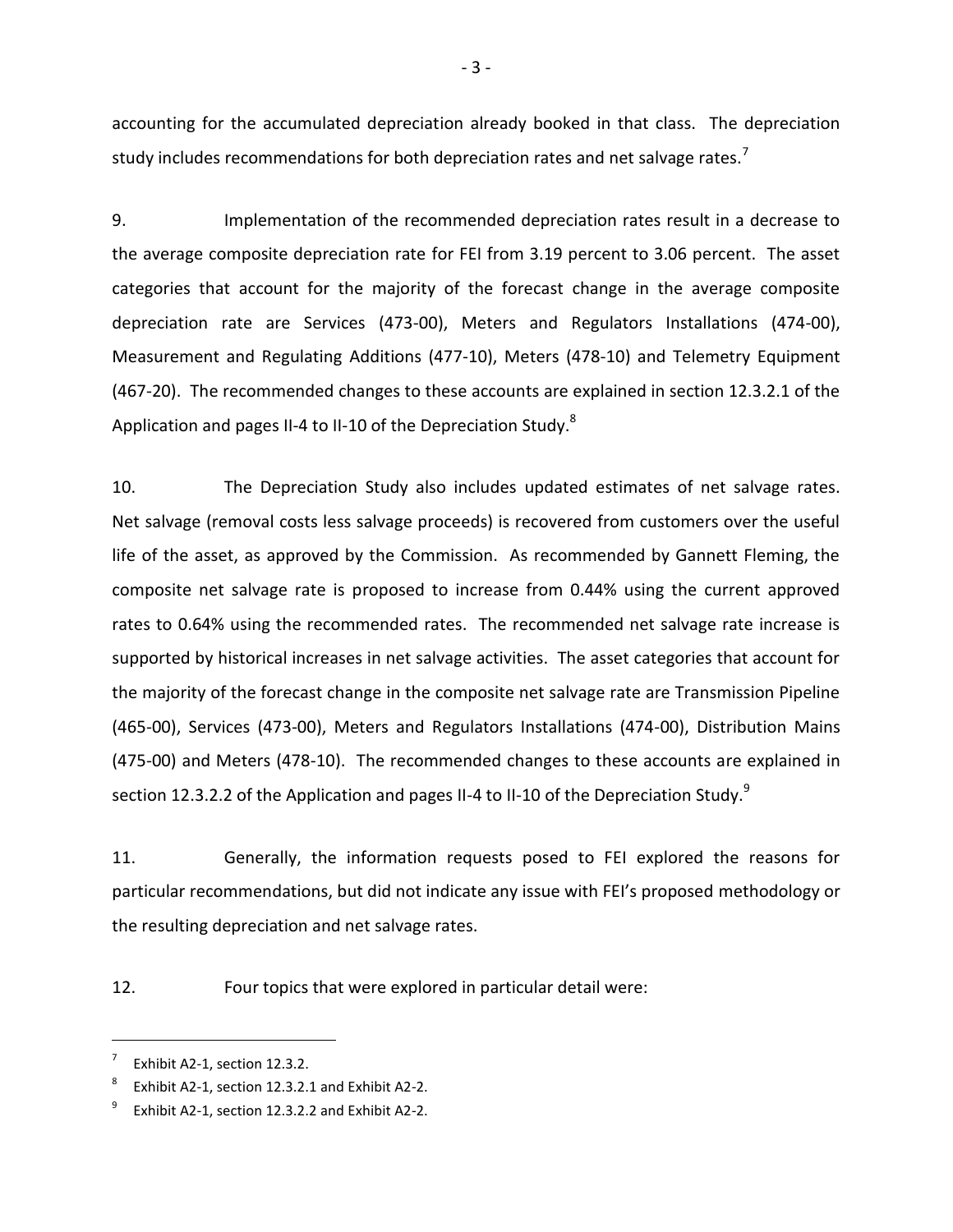- (a) Reconciling the recommended ASL of certain asset classes (465, 475, 467 and 477) with the historical losses on removal;
- (b) The Equal Life Group ("ELG") procedure;
- (c) The recommended ASL of Account 478.10 Distribution Meters;
- (d) The whole life method and meter installation asset classes.
- 13. Each of these topics is addressed further below.

## <span id="page-6-0"></span>**A. Reconciling Recommended ASLs with Historical Losses on Removal**

14. In the Decision, the Commission posed a number of questions to FEI that predominantly focused on reconciling the recommended ASLs for a number of asset classes with the continued experience of asset losses. This topic was addressed in detail in the Additional Evidence of Gannett Fleming.<sup>10</sup> In short, the occurrence of asset losses and gains is a defining characteristic of the ASL procedure and does not indicate any flaw with the ASL chosen for the asset class.<sup>11</sup> Since the ASL of the Asset Class is an *average* service life, it follows that the actual lives of assets will either be shorter or longer than the ASL. Under the ASL procedure, it is expected that asset losses will occur when assets are retired before the ASL for the asset class because all retirements prior to the ASL are under recovered. This is the expected result even if the ASL of the asset class as a whole is increasing.

## 15. Gannett Fleming explained the ASL procedure as follows:

As detailed in Gannett Fleming's filed depreciation study, the depreciation rates for FEI's depreciable assets are based on the straight line method using the Average Service Life ("ASL") procedure. The ASL procedure is also known as the Average Life Group ("ALG") procedure.

 $10$  Exhibit B-1.

 $11$  Exhibit B-1, p. 8.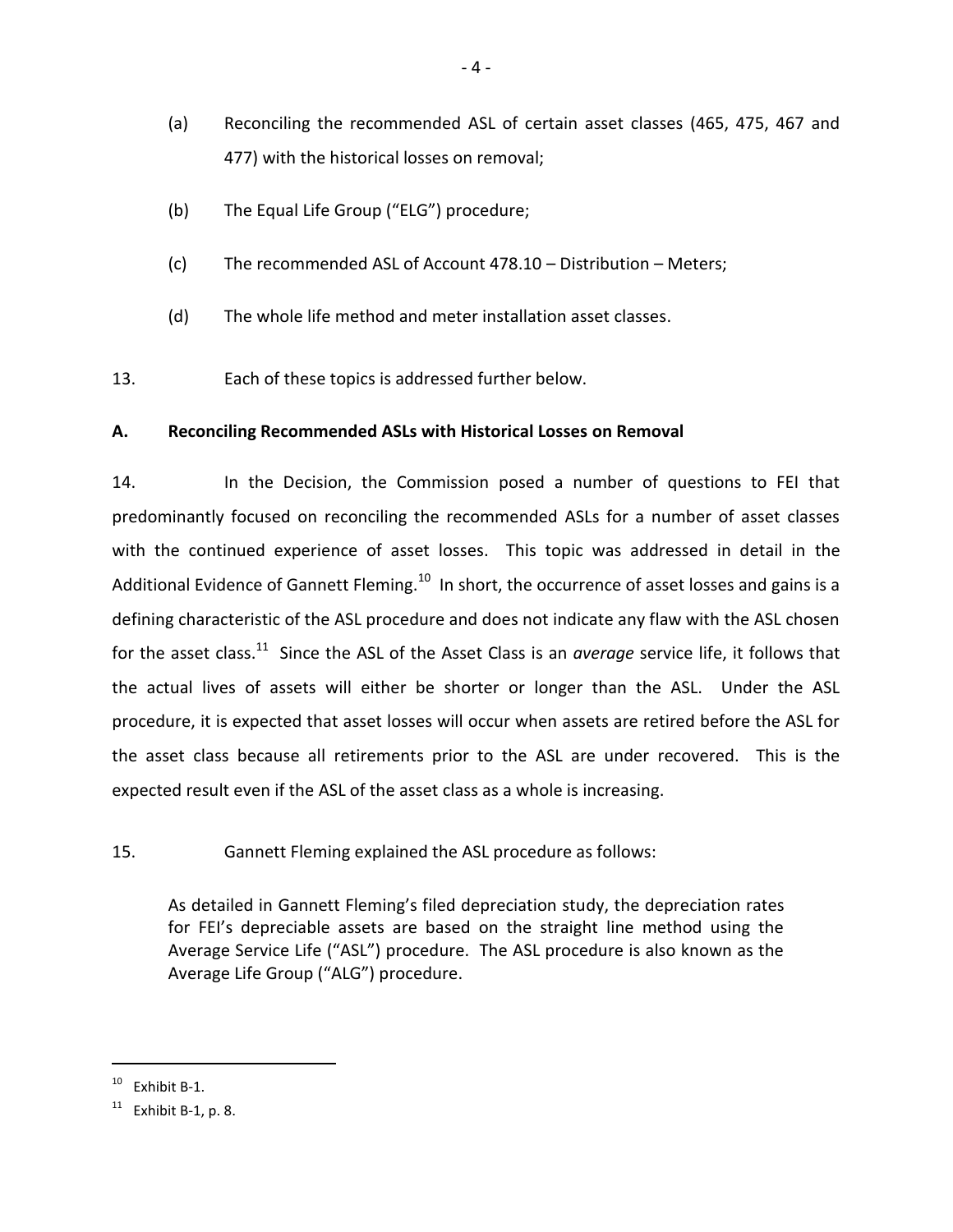With the ASL procedure, all assets in a fixed asset account are depreciated and recovered over that fixed asset account's average service life. In the Vehicle's account example, which has an average service life of 10 years, all vehicles would be recovered over a 10 year basis equating to an approximate 10% depreciation rate (assuming 0% net salvage). Thus all vehicles that physically retire prior to the 10 year average service life are under depreciated at the time of retirement. Similarly, all vehicles that physically retire after the 10 year average service life are over depreciated at the time of retirement. The under depreciation of all the vehicles that retire before the average service life is rectified by the over depreciation of all vehicles that retire after the average service life. This is the basic theory and expected results of the ASL procedure.<sup>12</sup>

16. As indicated above, it is a characteristic of the ASL procedure that "losses" will occur as assets retire prior to the ASL and "gains" will occur as assets retire after the ASL that compensate for the recorded "losses". However, the continual addition of assets will result in "losses" continuing to outpace "gains", and this will be magnified due to the impacts of inflation on new capital investment.<sup>13</sup>

17. Once the ASL procedure is clearly understood, it can be seen that the historical experience of asset losses in a particular account is consistent with a recommended increase in the ASL. For example, Gannett Fleming explained why the recommended increase in the ASL for Asset Class 475 is consistent with the historical losses in that account as follows:

The recommended increase to the average service life of Asset Class 475 is consistent with the past twelve years of historical net asset losses experienced in this asset class because the average service life is 64 years and the average year of installation of assets in this account is 1995, indicating that the assets in the account are relatively young on average. Therefore significant losses are expected under the ASL procedure as described further below.

As discussed above in the "Under Recovery (Loss)/ Over Recovery (Gain)" section, the past twelve years of historical net asset losses in this account are expected due to the usage of the ASL procedure. As shown in the observed life table on page V-37 in the filed depreciation study and in the actual retirement history shown on pages V-38 to V-39, the bulk of observed historic retirements have occurred prior to the average service life of age 64.

 $12$  Exhibit B-1, p. 3.

 $13$  Exhibit B-1, p. 8; Exhibit B-3, BCOAPO IR 1.6.2.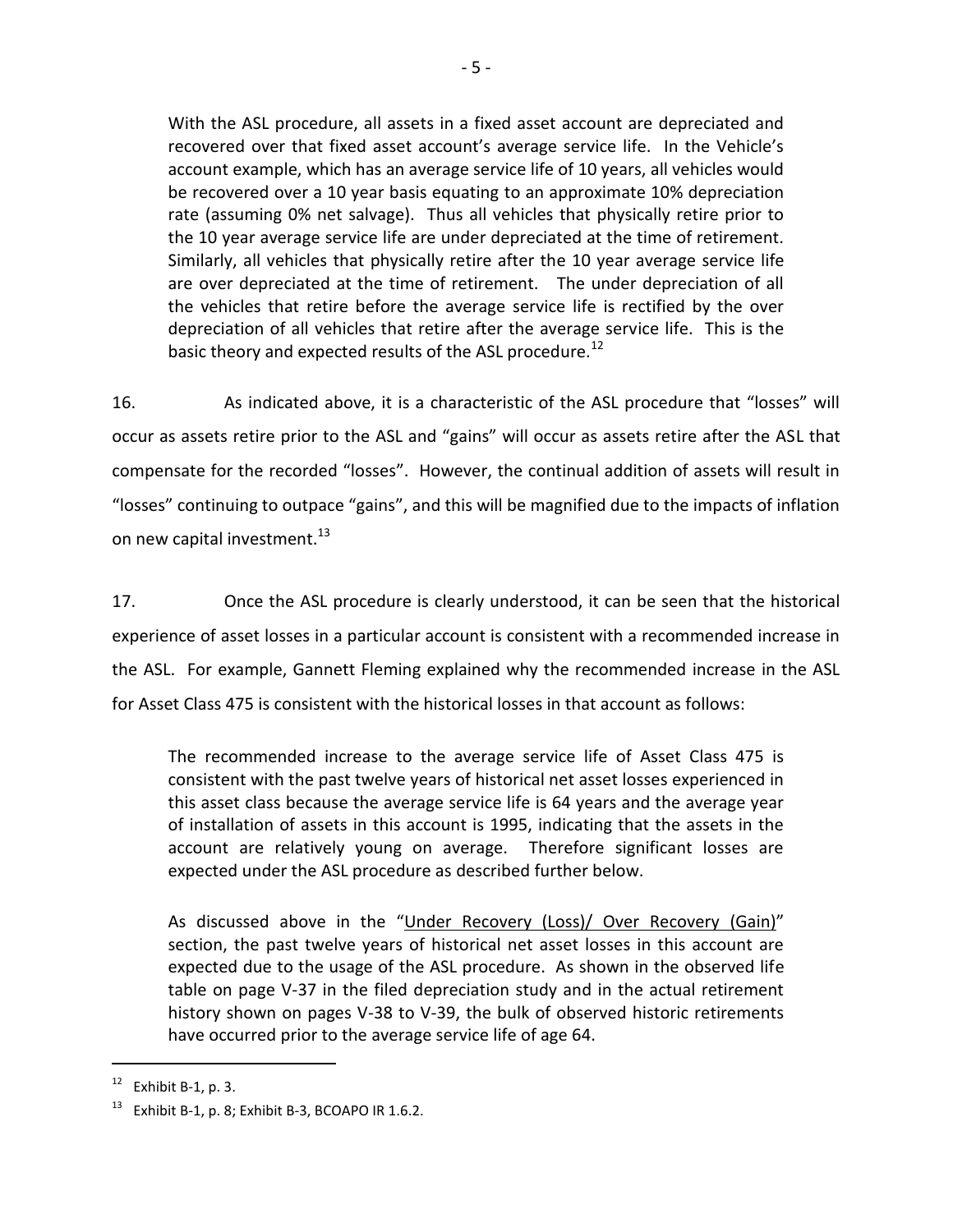As discussed above in the "Under Recovery (Loss)/ Over Recovery (Gain)" section, all retirements prior to the average service life are under recovered and considered to be "losses".

The fact that the majority of retirements have occurred prior to the average service life of 64 years reflects on the relatively young age of the assets in the account. An investment weighted average of the original cost as detailed in VII-42 to VII-43 results in an average vintage year of 1995. Therefore, the majority of recorded retirements have been on young plant where the retirement ages are less than the average service life of 64 years.

Additionally any "loss" on retirements less than the average service life will be larger compared to any "gains" on those retirements with an age greater than the average service life due to the effects of inflation and deflation and the fact that retirements are based on the cost of the original capitalization.

As this account ages and retirements begin to occur at ages greater than the recommended 64 year average service life, then "gains" will occur. These eventual "gains" will compensate for the recorded "losses". This is the defining characteristic of the ASL procedure. However, it should be recognized that the continual addition of assets will result in "losses" continuing to outpace "gains". In particular, due to the impacts of inflation on new capital investment, the under recovery of depreciation on short-lived assets will defer the ability of the utility to recognize a gain. $^{14}$ 

18. FEI provided explanations of this nature for other accounts, as discussed in the Additional Evidence and information responses.

19. In summary, FEI's recommended ASLs are consistent with the experience of historical losses and have been appropriately determined for the purpose of setting its depreciation rates.

## <span id="page-8-0"></span>**B. The ELG Procedure**

20. In the Additional Evidence Gannett Fleming explained that the ELG procedure is an alternative procedure for determining depreciation rates that could reduce the amount of asset losses that accumulate over time. As explained in detail in the Additional Evidence, the

 $14$  Exhibit B-1, p. 8.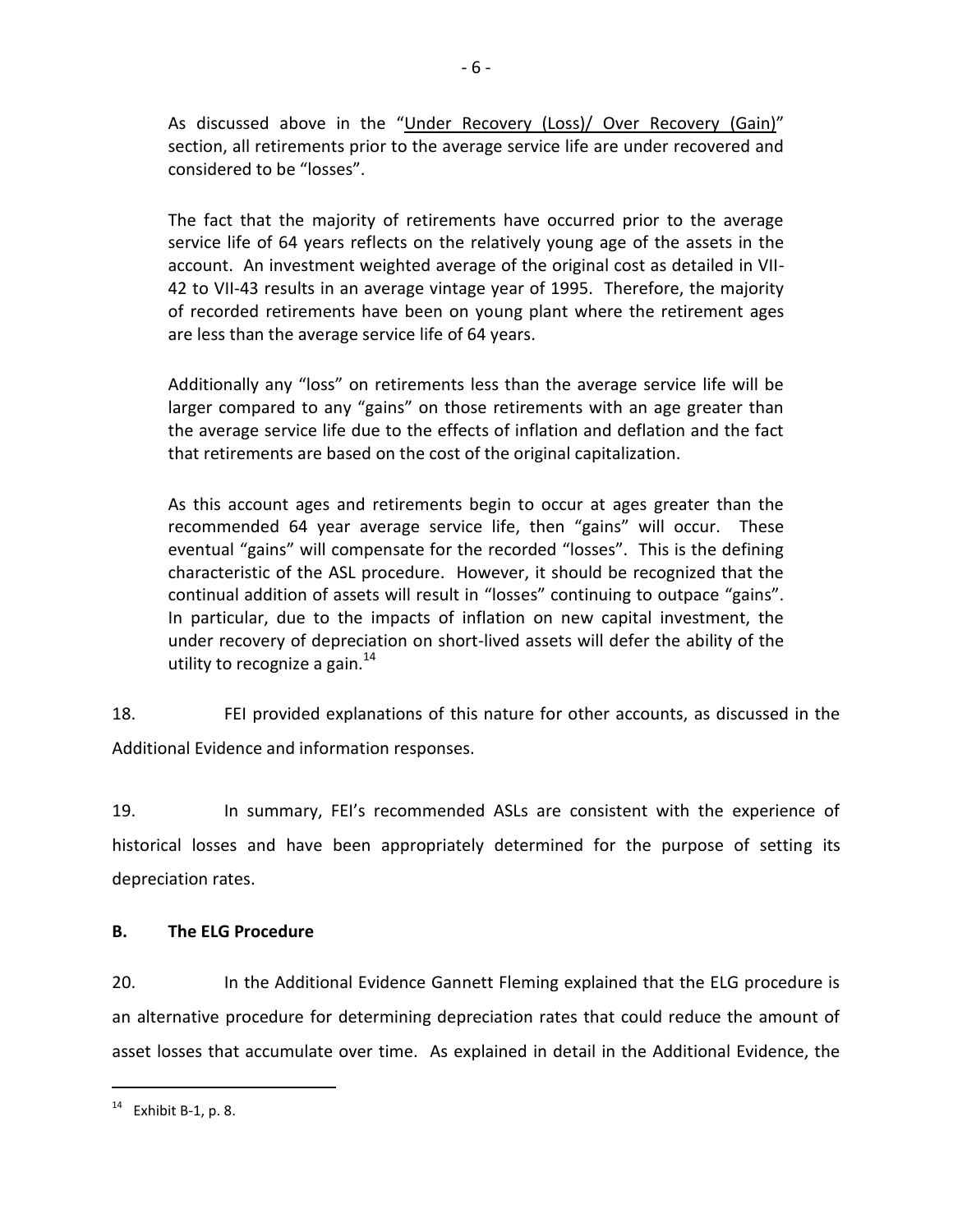adoption of the ELG procedure would reduce losses because each year's asset additions are separately depreciated.<sup>15</sup> While losses would be reduced, they would still occur to the extent that actual retirements did not fully match the expected retirement pattern. These losses would either be determined and recognized on an annual basis or charged to a deferral account as they occur throughout the year. $^{16}$ 

21. FEI does not recommend the adoption of the ELG method at this time for the reasons discussed below.

- (a) Adoption of the ELG procedure would result in significant rate impacts. Switching to the ELG procedure will result in roughly a 12% higher annual revenue requirement impact over ALG for 2017, 2018 and 2019, and the initial implementation of the change in 2017 would result in a delivery rate increase of approximately 5 percent.<sup>17</sup>
- (b) Various changes are required to convert from ASL to ELG, including the calculation of the depreciation rate within depreciation studies, the implementation into FEI's SAP accounting system and the day to day accounting within FEI's SAP system, the processes and procedures used to record retirement transactions, and quarterly and year end process for financial reporting purposes. $^{18}$
- (c) FEI's preliminary estimate of the costs and resources required to implement the ELG procedure are up to \$500 thousand for changes to SAP and additional labour resources of approximately 0.5 FTE.<sup>19</sup>

 $15$  Exhibit B-1, pp. 3-5

 $16$  Exhibit B-2, BCUC IR 1.2.1.

<sup>17</sup> Exhibit B-2, BCUC IR 1.2.3.1.

 $18$  Exhibit B-2, BCUC IR 1.2.1.

 $19$  Exhibit B-2, BCUC 1.2.1.1.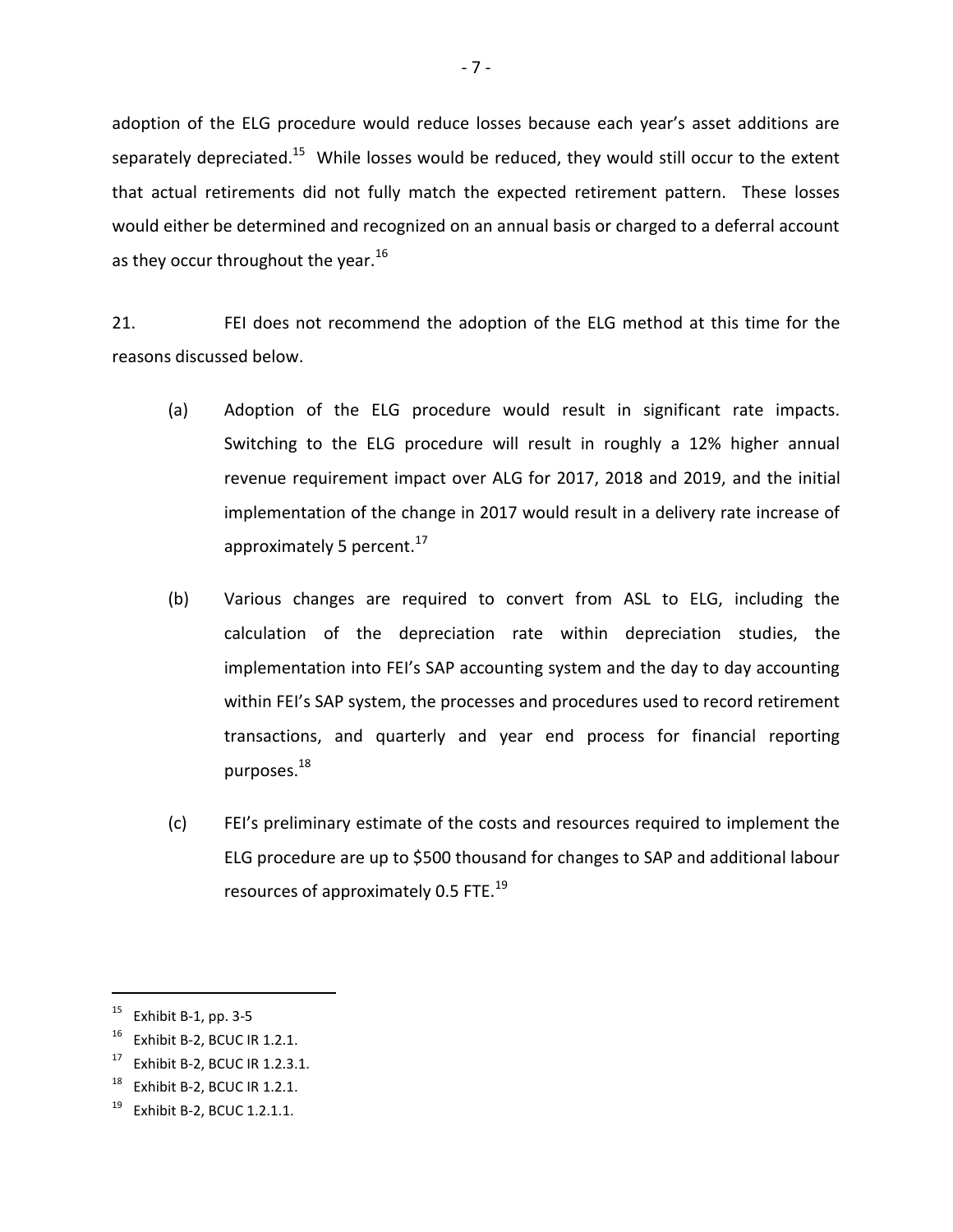- (d) The historical occurrence of asset losses is not indicative of any flaw in the ASL procedure, but is rather the expected result as the actual service lives of the assets are expected to vary from the average.<sup>20</sup> Asset losses are also expected to continue with use of the ELG procedure, although to a lesser extent. $^{21}$
- (e) The ASL procedure remains a reasonable and acceptable depreciation method, which is used by the other major utilities in BC (FortisBC Inc., Pacific Northern Gas, and BC Hydro) and accepted in other jurisdictions in Canada.<sup>22</sup>

22. FEI submits that the rate impact and additional complexity and cost of the ELG procedure far outweigh any perceived benefit of reducing asset losses as experienced under the ASL procedure. The continued use of the ASL procedure is therefore the superior approach and should continue to be approved for use by FEI.

### <span id="page-10-0"></span>**C. The Recommended ASL of Account 478.10 – Distribution – Meters**

23. Given the future expectation that residential meters will be retired prior to reaching an age of 20 years, Gannett Fleming recommends a two year reduction in the average service life for the residential, commercial and industrial meters in Account 478.10 – Distribution – Meters. $23$  The reasons for this recommendation were explained in the Depreciation Study and explored in IRs.

24. As discussed in response to BCUC IR 1.1.5, due to the new Measurement Canada requirements for testing of meters that came into effect January 1, 2014, gas utilities across Canada are expected to experience a requirement to increase the number of scheduled residential meter exchanges, which will result in a higher number of residential meters being retired.<sup>24</sup> As discussed in the response to BCUC IR 1.1.6, the extent of the reduction in the

<sup>20</sup> Exhibit B-1.

 $21$  Exhibit B-2, BCUC IR 1.2.1.

 $22$  Exhibit B-2, BCUC 1.2.3.1.

<sup>&</sup>lt;sup>23</sup> Exhibit A2-2, Depreciation Study, page II-8,

 $24$  Fxhihit B-2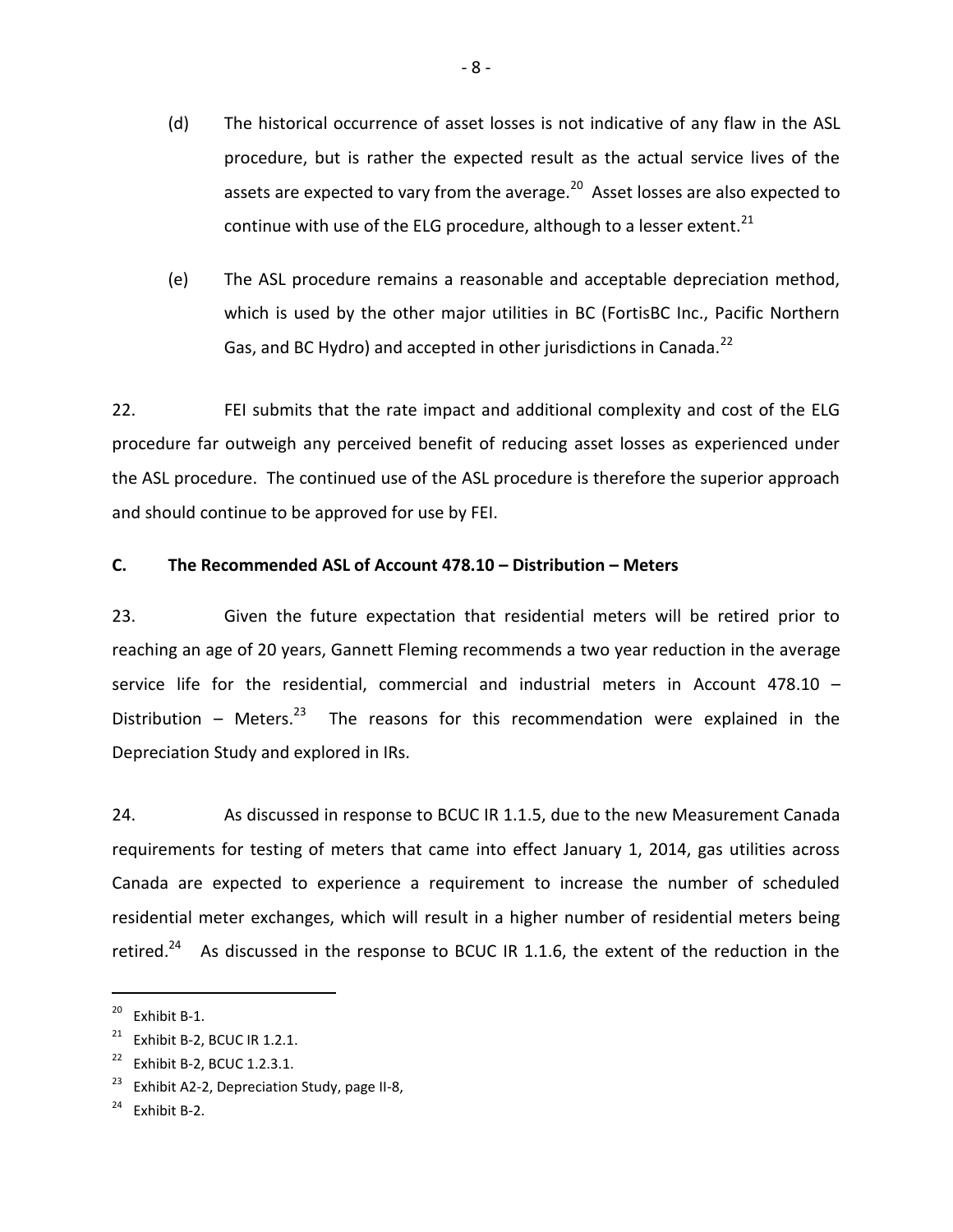service lives of residential meters was not fully determinable at the time of the depreciation study since only one year of data under the new sampling plan was included in the study. The actual experienced retirement activity of all types of meters in the asset class in the next depreciation study will help to determine if a further average service life reduction to the current 18 year recommendation is warranted. $^{25}$ 

25. FEI submits that the evidence shows that its recommended ASL for Account 478.10 – Distribution – Meters is reasonable and appropriate for setting its depreciation rates.

### <span id="page-11-0"></span>**D. The Whole Life Method and Meter Installation Asset Classes**

26. Based on Gannett Fleming's recommendation, FEI uses the Whole Life method for Account 474.02 – New Meter Installations and certain General Plant accounts where there are numerous units of property which are difficult to track in detail. FEI explained the Whole Life method, and the related Amortization Accounting approach, in response to BCUC IR 1.8.1. In short, the Whole Life method bases the depreciation rate on an estimated average service life of the plant category as a whole, instead of relying on individual retirement of assets, resulting in an evenly distributed allocation of the asset cost over the total life of the investment. Under the Amortization Accounting approach, the assets are not tracked individually; rather, the original cost of the assets is depreciated over the estimated life of the assets with depreciation based on the whole life rate.<sup>26</sup>

27. As discussed in response to BCUC IR 1.8.3, the creation of account 474.02 – New Meter Installation was approved by Order G-44-12 to capture any additions for meter installations on a go forward basis. Under this approved approach, starting January 2012 all regulator and meter installation asset additions are recorded in account 474.02 and are depreciated using the Whole Life method.

 $25$  Exhibit B-2.

 $^{26}$  Exhibit B-2, BCUC IR 1.8.1.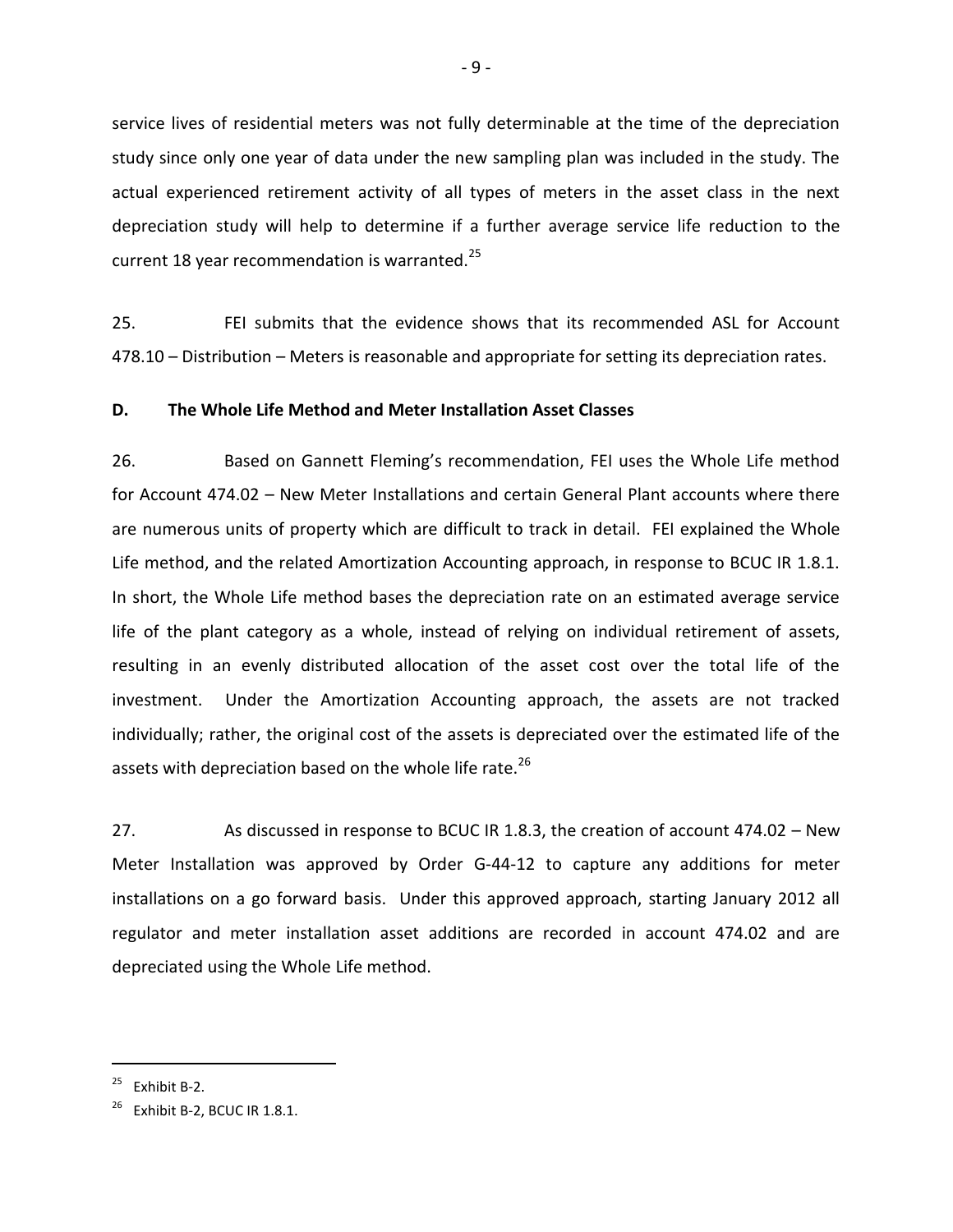28. The creation of Account 474.02 was designed to address the accumulation of asset losses related to meter installations. FEI explained the challenges experienced in the past in response to BCUC IR 1.8.4, as follows:

As indicated in the Asset Loss report (Exhibit A2-6, Asset Loss, pp. 2-4), there is a wide disparity of activities and costs recorded in the Asset Class 474 New Meter Installations. The costs include amounts for regulators and meter installation labour for all customer types including residential, commercial and industrial. A residential meter installation costs less than \$100 compared to a larger commercial meter installation at double or more. When assets are recorded in account 474, they are not linked to a specific meter, making it impossible to know the amount of costs to remove from the asset class when a meter is retired. In the past, average costs had been utilized to estimate the amount to remove when a meter is retired, but with the wide disparity in costs per unit, basing asset retirements on an average unit cost for this Asset Class results in misstatement of any gains/losses associated with retirements such as occurred in the time period leading up to  $2012.<sup>27</sup>$ 

29. As explained in response to BCUC IR 1.8.5, adoption of the Whole Life method for meter installation costs has minimized the asset losses related to meter installation. The gains/losses associated with retirements in 2012, 2013 and 2014 were low or minimal, at \$296 thousand, \$57 thousand and \$54 thousand, respectively. In contrast, in the years from 2003 to 2012, the asset losses were \$37.6 million cumulatively or in excess of \$4 million on average annually.

30. It is clear that the adoption of the Whole Life method for Meter Installations has successfully reduced asset losses related to meter installs. This approach remains appropriate for future years.

## **PART THREE: CONCLUSION**

<span id="page-12-0"></span>31. FEI's proposed depreciation and net salvage rates as recommended by Gannett Fleming are based on a sound and acceptable methodology that is in use by the other major utilities in B.C. and in other jurisdictions. The recommended rates are reasonable and based on

 $27$  Fxhibit B-2.